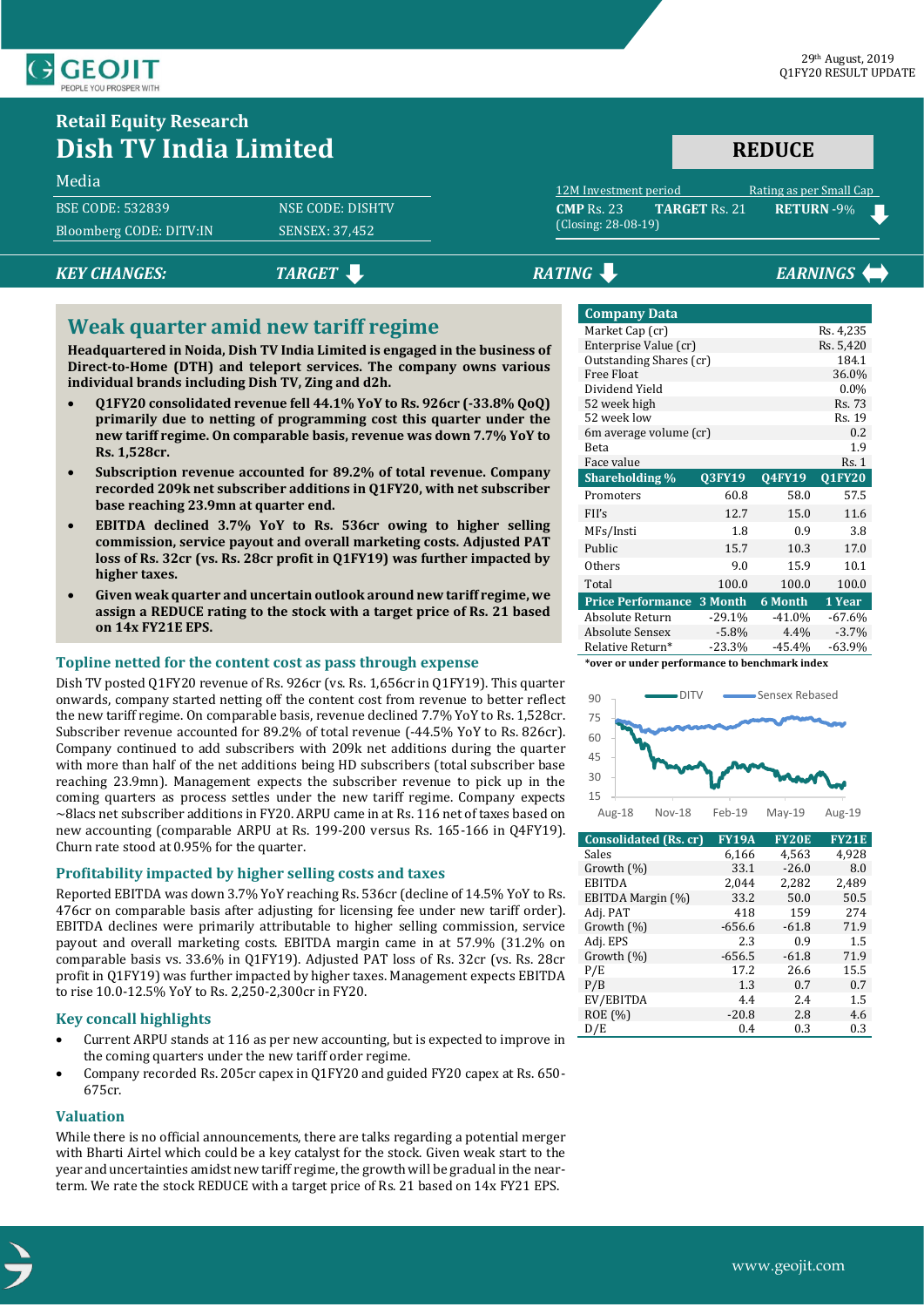

# **Quarterly Financials (Consolidated)**

# **Profit & Loss Account**

| Rs. cr                         | <b>Q1FY20</b>                | <b>Q1FY19</b>            | YoY Growth %             | <b>Q4FY19</b> | <b>QoQ Growth %</b>      |
|--------------------------------|------------------------------|--------------------------|--------------------------|---------------|--------------------------|
| Revenue                        | 926                          | 1,656                    | (44.1)                   | 1,399         | (33.8)                   |
| <b>EBITDA</b>                  | 536                          | 557                      | (3.7)                    | 415           | 29.2                     |
| <b>EBITDA</b> margins          | 57.9                         | 33.6                     | n.m.                     | 29.7          | n.m.                     |
| Depreciation                   | 363                          | 361                      | 0.6                      | 359           | 1.0                      |
| <b>EBIT</b>                    | 173                          | 196                      | (11.6)                   | 56            | 210.8                    |
| Interest                       | 147                          | 178                      | (17.3)                   | 148           | (0.6)                    |
| Other Income                   | 5                            | 16                       | (70.6)                   | 10            | (51.9)                   |
| <b>Exceptional Items</b>       | $\overline{\phantom{a}}$     | $\overline{\phantom{a}}$ |                          | (1, 563)      | n.m.                     |
| <b>PBT</b>                     | 31                           | 34                       | (9.3)                    | (1,645)       | n.m.                     |
| Tax                            | 66                           | 9                        | n.m.                     | (284)         | n.m.                     |
| Share of profit from Associate | $\qquad \qquad \blacksquare$ | $\overline{\phantom{a}}$ | ۰                        |               | -                        |
| <b>Minority Interest</b>       | (3)                          | (2)                      | 44.8                     | (1)           | 148.9                    |
| <b>Reported PAT</b>            | (32)                         | 28                       | n.m.                     | (1, 360)      | n.m.                     |
| Adjustments                    | $\overline{\phantom{a}}$     | $\overline{\phantom{a}}$ | $\overline{\phantom{a}}$ | 1,563         | $\overline{\phantom{a}}$ |
| <b>Adjusted PAT</b>            | (32)                         | 28                       | n.m.                     | 203           | n.m.                     |
| No. of shares                  | 184.1                        | 184.1                    |                          | 184.1         |                          |
| EPS (Rs.)                      | (0.2)                        | 0.1                      | n.m.                     | 1.1           | n.m.                     |

# **Change in Estimates**

|               | <b>Old estimates</b>     |                          | <b>New estimates</b> |              | Change %                 |                          |
|---------------|--------------------------|--------------------------|----------------------|--------------|--------------------------|--------------------------|
| Year / Rs.cr  | <b>FY20E</b>             | FY21E                    | <b>FY20E</b>         | <b>FY21E</b> | <b>FY20E</b>             | <b>FY21E</b>             |
| Revenue       | $\blacksquare$           | $\overline{\phantom{a}}$ | 4,563                | 4,928        | $\overline{\phantom{a}}$ | $\overline{\phantom{0}}$ |
| <b>EBITDA</b> | $\overline{\phantom{0}}$ | $\overline{\phantom{a}}$ | 2,282                | 2,489        | $\sim$                   | ۰                        |
| Margins (%)   | $\blacksquare$           | $\overline{\phantom{a}}$ | 50.0                 | 50.5         | $\overline{\phantom{a}}$ | $\overline{\phantom{0}}$ |
| Adj. PAT      | -                        | $\overline{\phantom{a}}$ | 159                  | 274          | $\overline{\phantom{a}}$ | $\overline{\phantom{0}}$ |
| <b>EPS</b>    | $\blacksquare$           | $\overline{\phantom{0}}$ | 0.9                  | 1.5          | $\overline{\phantom{a}}$ | $\overline{\phantom{a}}$ |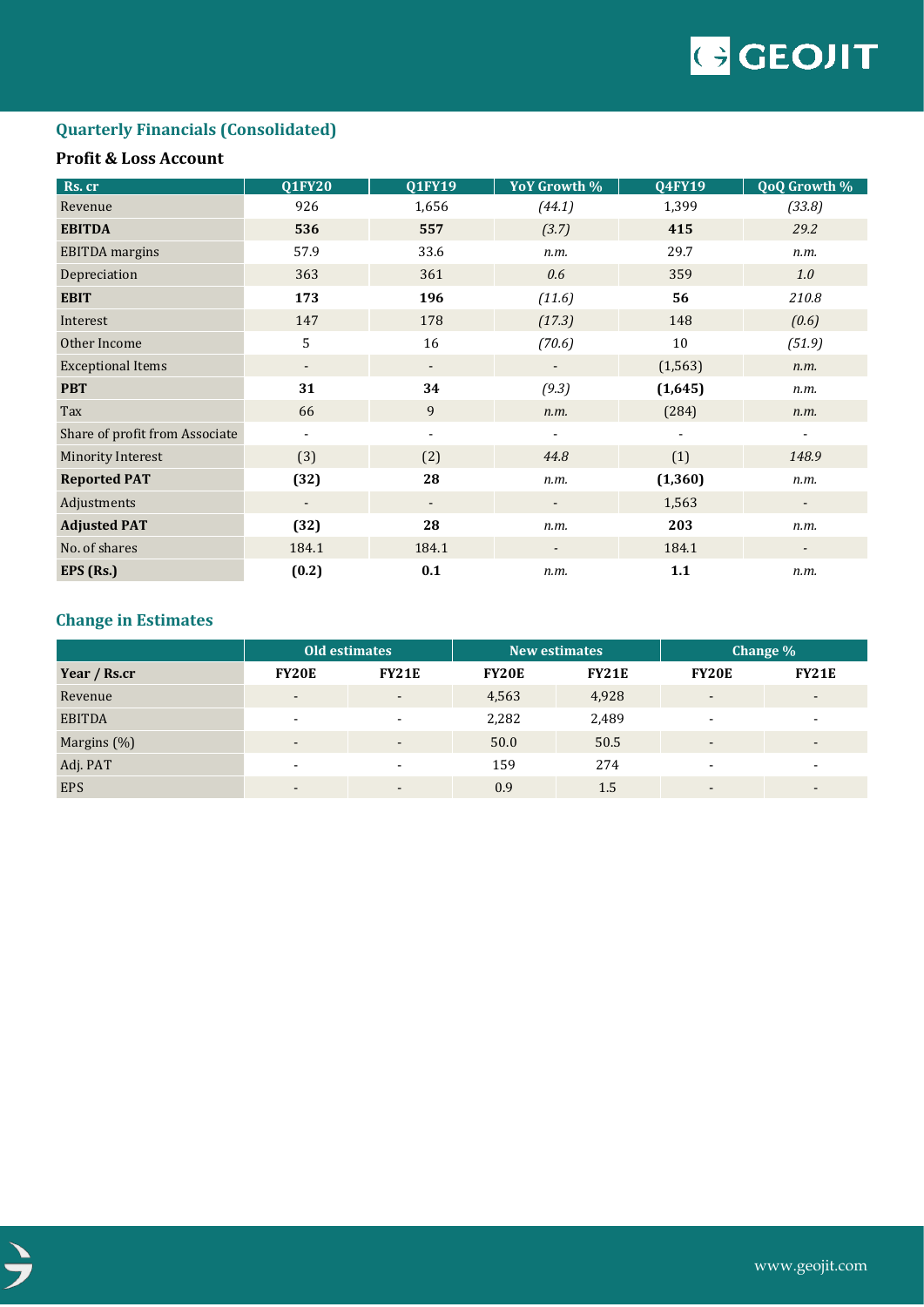# GCEOIIT

# **PROFIT & LOSS**

| Y.E March (Rs. cr)  | <b>FY17A</b> | <b>FY18A</b> | <b>FY19A</b> | <b>FY20E</b> | <b>FY21E</b> |
|---------------------|--------------|--------------|--------------|--------------|--------------|
| Revenue             | 3,014        | 4,634        | 6,166        | 4,563        | 4,928        |
| % change            | (1.2)        | 53.7         | 33.1         | (26.0)       | 8.0          |
| <b>EBITDA</b>       | 973          | 1,316        | 2,044        | 2,282        | 2,489        |
| % change            | (5.1)        | 35.3         | 55.3         | 11.6         | 9.1          |
| Depreciation        | 663          | 1,072        | 1,441        | 1,473        | 1,604        |
| <b>EBIT</b>         | 310          | 244          | 603          | 809          | 886          |
| Interest            | 224          | 396          | 629          | 634          | 560          |
| Other Income        | 48           | 54           | (1,510)      | 39           | 42           |
| <b>PBT</b>          | 133          | (98)         | (1,536)      | 214          | 367          |
| % change            | (53.9)       | n.m.         | n.m.         | n.m.         | 71.9         |
| Tax                 | 24           | (13)         | (372)        | 52           | 89           |
| Tax Rate (%)        | 18.1         | 13.3         | 24.2         | 24.2         | 24.2         |
| <b>Reported PAT</b> | 109          | (75)         | (1, 145)     | 159          | 274          |
| Adj*                |              |              | 1,563        |              |              |
| Adj PAT             | 109          | (75)         | 418          | 159          | 274          |
| % change            | (84.2)       | n.m.         | n.m.         | n.m.         | 71.9         |
| No. of shares (cr)  | 106.6        | 184.1        | 184.1        | 184.1        | 184.1        |
| Adj EPS (Rs.)       | 1.0          | (0.4)        | 2.3          | 0.9          | 1.5          |
| % change            | (84.2)       | n.m.         | n.m.         | (61.8)       | 71.9         |
| DPS (Rs.)           |              |              |              |              |              |
| CEPS (Rs.)          | 7.2          | 5.4          | 10.1         | 8.9          | 10.2         |

| Y.E March (Rs. cr)         | <b>FY17A</b> | <b>FY18A</b> | <b>FY19A</b> | <b>FY20E</b> | <b>FY21E</b> |
|----------------------------|--------------|--------------|--------------|--------------|--------------|
| Cash                       | 292          | 563          | 171          | 480          | 1,931        |
| <b>Accounts Receivable</b> | 87           | 146          | 141          | 114          | 133          |
| Inventories                | 13           | 38           | 25           | 20           | 27           |
| Other Cur. Assets          | 300          | 472          | 1,708        | 1,723        | 1,739        |
| Investments                | 150          | 150          |              |              |              |
| <b>Gross Fixed Assets</b>  | 6,445        | 17,714       | 11,002       | 11,672       | 12,355       |
| <b>Net Fixed Assets</b>    | 1,908        | 3,634        | 3,349        | 3,211        | 2,693        |
| <b>CWIP</b>                | 787          | 678          | 767          | 790          | 813          |
| <b>Intangible Assets</b>   | 12           | 8,551        | 6,886        | 6,198        | 5,772        |
| Def. Tax (Net)             | 510          | 603          | 999          | 1,049        | 1,102        |
| Other Assets               | 202          | 352          | 326          | 386          | 459          |
| <b>Total Assets</b>        | 4,261        | 15,187       | 14,371       | 13,972       | 14,669       |
| <b>Current Liabilities</b> | 3,064        | 5,988        | 6,917        | 6,589        | 7,190        |
| Provisions                 | 23           | 41           | 27           | 26           | 25           |
| Debt Funds                 | 583          | 2,248        | 1,931        | 1,697        | 1,512        |
| Other Liabilities          | 100          | 174          | 36           | 40           | 44           |
| <b>Equity Capital</b>      | 107          | 184          | 184          | 184          | 184          |
| Reserves & Surplus         | 384          | 6,570        | 5,309        | 5,468        | 5,742        |
| Shareholder's Fund         | 491          | 6,754        | 5,493        | 5,652        | 5,926        |
| <b>Minority Interest</b>   |              | (18)         | (35)         | (32)         | (28)         |
| <b>Total Liabilities</b>   | 4,261        | 15,187       | 14,371       | 13,972       | 14,669       |
| <b>BVPS</b> (Rs.)          | 5            | 37           | 30           | 31           | 32           |

# **CASH FLOW**

| Y.E March (Rs. cr)    | <b>FY17A</b> | <b>FY18A</b> | <b>FY19A</b> | <b>FY20E</b> | <b>FY21E</b> |
|-----------------------|--------------|--------------|--------------|--------------|--------------|
| Net inc. + Depn.      | 772          | 997          | 296          | 1,633        | 1,878        |
| Non-cash adj.         | 6            | (54)         | 700          | 861          | 926          |
| Changes in W.C        | 42           | 93           | 738          | (647)        | 75           |
| <b>C.F. Operation</b> | 820          | 1,036        | 1,735        | 1,847        | 2,879        |
| Capital exp.          | (861)        | (835)        | (854)        | (670)        | (683)        |
| Change in inv.        | 205          | 260          |              |              |              |
| Other invest.CF       | 33           | 81           | 33           | 33           | 33           |
| C.F - Investment      | (623)        | (493)        | (821)        | (637)        | (650)        |
| Issue of equity       | 1            | $\Omega$     |              |              |              |
| Issue/repay debt      | (49)         | (148)        | (317)        | (234)        | (184)        |
| Dividends paid        |              |              |              |              |              |
| Other finance.CF      | (66)         | (267)        | (662)        | (667)        | (593)        |
| C.F - Finance         | (115)        | (414)        | (979)        | (901)        | (777)        |
| Chg. in cash          | 82           | 129          | (65)         | 309          | 1,451        |
| Closing cash          | 292          | 563          | 171          | 480          | 1,931        |

# **RATIOS**

**BALANCE SHEET**

| <b>Y.E March</b>               | <b>FY17A</b> | <b>FY18A</b> | <b>FY19A</b> | <b>FY20E</b> | <b>FY21E</b> |
|--------------------------------|--------------|--------------|--------------|--------------|--------------|
| <b>Profitab. &amp; Return</b>  |              |              |              |              |              |
| EBITDA margin (%)              | 32.3         | 28.4         | 33.2         | 50.0         | 50.5         |
| EBIT margin (%)                | 10.3         | 5.3          | 9.8          | 17.7         | 18.0         |
| Net profit mgn. (%)            | 3.6          | (1.6)        | (18.6)       | 3.5          | 5.6          |
| <b>ROE</b> (%)                 | 22.3         | (1.1)        | (20.8)       | 2.8          | 4.6          |
| <b>ROCE</b> (%)                | 28.8         | 2.7          | 8.2          | 11.1         | 11.9         |
| W.C & Liquidity                |              |              |              |              |              |
| Receivables (days)             | 10.5         | 11.5         | 8.3          | 9.1          | 9.9          |
| Inventory (days)               | 3.3          | 5.6          | 2.7          | 4.4          | 5.5          |
| Payables (days)                | 43.5         | 98.3         | 149.6        | 153.3        | 164.3        |
| Current ratio (x)              | 0.2          | 0.2          | 0.3          | 0.3          | 0.5          |
| Quick ratio (x)                | 0.2          | 0.2          | 0.3          | 0.3          | 0.5          |
| <b>Turnover &amp; Leverage</b> |              |              |              |              |              |
| Gross asset $T.0(x)$           | 0.5          | 0.4          | 0.4          | 0.4          | 0.4          |
| Total asset T.O (x)            | 0.7          | 0.5          | 0.4          | 0.3          | 0.3          |
| Int. covge. ratio $(x)$        | 1.4          | 0.6          | 1.0          | 1.3          | 1.6          |
| Adj. debt/equity (x)           | 1.2          | 0.3          | 0.4          | 0.3          | 0.3          |
| <b>Valuation</b>               |              |              |              |              |              |
| EV/Sales(x)                    | 3.9          | 3.2          | 1.4          | 1.2          | 0.8          |
| EV/EBITDA (x)                  | 12.1         | 11.2         | 4.4          | 2.4          | 1.5          |
| P/E(x)                         | 104.9        | n.m.         | 17.2         | 26.6         | 15.5         |
| P/BV(x)                        | 23.4         | 1.9          | 1.3          | 0.7          | 0.7          |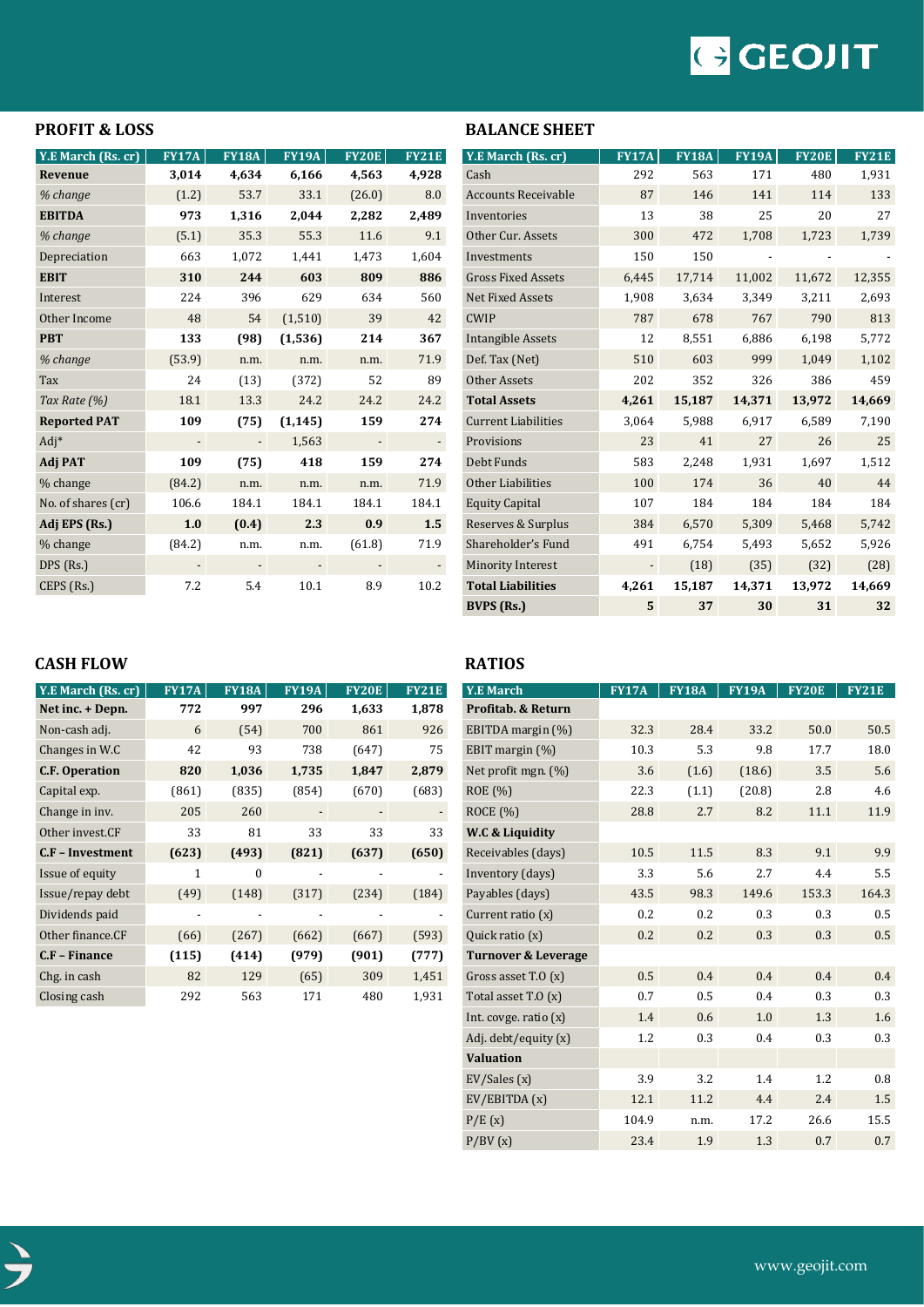# **GEOJIT**

### **Recommendation Summary**



| <b>Dates</b> | <b>Rating</b> | <b>Target</b> |
|--------------|---------------|---------------|
| $24$ -Jul-14 | <b>BUY</b>    | 67            |
| 31-Oct-14    | <b>BUY</b>    | 70            |
| $28$ -Jan-15 | <b>BUY</b>    | 86            |
| 27-May-15    | <b>BUY</b>    | 110           |
| 29-Jul-15    | <b>BUY</b>    | 130           |
| 5-Feb-16     | <b>BUY</b>    | 116           |
| $8-Nov-16$   | HOLD          | 93            |
| 16-Mar-17    | HOLD          | 116           |
| 29-Aug-19    | <b>REDUCE</b> | 21            |
|              |               |               |

Source: Bloomberg, Geojit research

### **Investment Rating Criteria**

| Large Cap Stocks; |                          |                                    | Mid Cap and Small Cap; |                          |                                     |
|-------------------|--------------------------|------------------------------------|------------------------|--------------------------|-------------------------------------|
| Buy               | $\sim$                   | Upside is above $10\%$ .           | Buy                    | $\,$                     | Upside is above $15%$ .             |
| Hold              | $\overline{\phantom{0}}$ | Upside is between $0\%$ - $10\%$ . | Accumulate             | $\overline{\phantom{a}}$ | Upside is between $10\%$ - $15\%$ . |
| Reduce            | $\overline{\phantom{0}}$ | Downside is more than $0\%$ .      | Hold                   | $\overline{\phantom{a}}$ | Upside is between $0\%$ - $10\%$ .  |
| <b>Neutral</b>    | $\overline{\phantom{a}}$ | Not Applicable                     | Reduce/Sell            | $\overline{\phantom{a}}$ | Downside is more than $0\%$ .       |
|                   |                          |                                    | Neutral                | $\overline{\phantom{0}}$ | Not Applicable                      |

To satisfy regulatory requirements, we attribute 'Accumulate' as Buy and 'Reduce' as Sell.

The recommendations are based on 12 month horizon, unless otherwise specified. The investment ratings are on absolute positive/negative return basis. It is possible that due to volatile price fluctuation in the near to medium term, there could be a temporary mismatch to rating. For reasons of valuations/return/lack of clarity/event we may revisit rating at appropriate time. Please note that the stock always carries the risk of being upgraded to BUY or downgraded to a HOLD, REDUCE or SELL.

Neutral- The analyst has no investment opinion on the stock under review

# **General Disclosures and Disclaimers**

#### **CERTIFICATION**

I, Dilish K Daniel, author of this Report, hereby certify that all the views expressed in this research report reflect our personal views about any or all of the subject issuer or securities. This report has been prepared by the Research Team of Geojit Financial Services Limited, hereinafter referred to as Geojit.

#### **COMPANY OVERVIEW**

Geojit, a publically listed company, is engaged in services of retail broking, depository services, portfolio management and marketing investment products including mutual funds, insurance and properties. GEOJIT is a SEBI registered Research Entity and as such prepares and shares research data and reports periodically with clients, investors, stake holders and general public in compliance with Securities and Exchange Board of India Act, 1992, Securities And Exchange Board Of India (Research Analysts) Regulations, 2014 and/or any other applicable directives, instructions or guidelines issued by the Regulators from time to time.

**DISTRIBUTION OF REPORTS:** This document is not for public distribution and has been furnished to you solely for your information and must not be reproduced or redistributed to any other person. GEOJIT will not treat the recipients of this report as clients by virtue of their receiving this report.

**GENERAL REPRESENTATION**: The research reports do not constitute an offer or solicitation for the purchase or sale of any financial instruments, inducements, promise, guarantee, warranty, or as an official confirmation of any transaction or contractual obligations of any kind. This report is provided for assistance only and is not intended to be and must not alone be taken as the basis for an investment decision. The information contained herein is from publicly available data or other sources believed to be reliable, but we do not represent that it is accurate or complete and it should not be relied on as such. We have also reviewed the research report for any untrue statements of material facts or any false or misleading information. While we endeavor to update on a reasonable basis the information discussed in this material, there may be regulatory, compliance, or other reasons that prevent us from doing so.

**RISK DISCLOSURE**: GEOJIT and/or its Affiliates and its officers, directors and employees including the analyst/authors shall not be in any way be responsible for any loss or damage that may arise to any person from any inadvertent error in the information contained in this report. Investors may lose his/her entire investment under certain market conditions so before acting on any advice or recommendation in these material, investors should consider whether it is suitable for their particular circumstances and, if necessary, seek professional advice. This report does not take into account the specific investment objectives, financial situation/circumstances and the particular needs of any specific person who may receive this document. The user assumes the entire risk of any use made of this information. Each recipient of this report should make such investigation as it deems necessary to arrive at an independent evaluation of an investment in the securities of companies referred to in this report (including the merits and risks involved). The price, volume and income of the investments referred to in this report may fluctuate and investors may realize losses that may exceed their original capital.